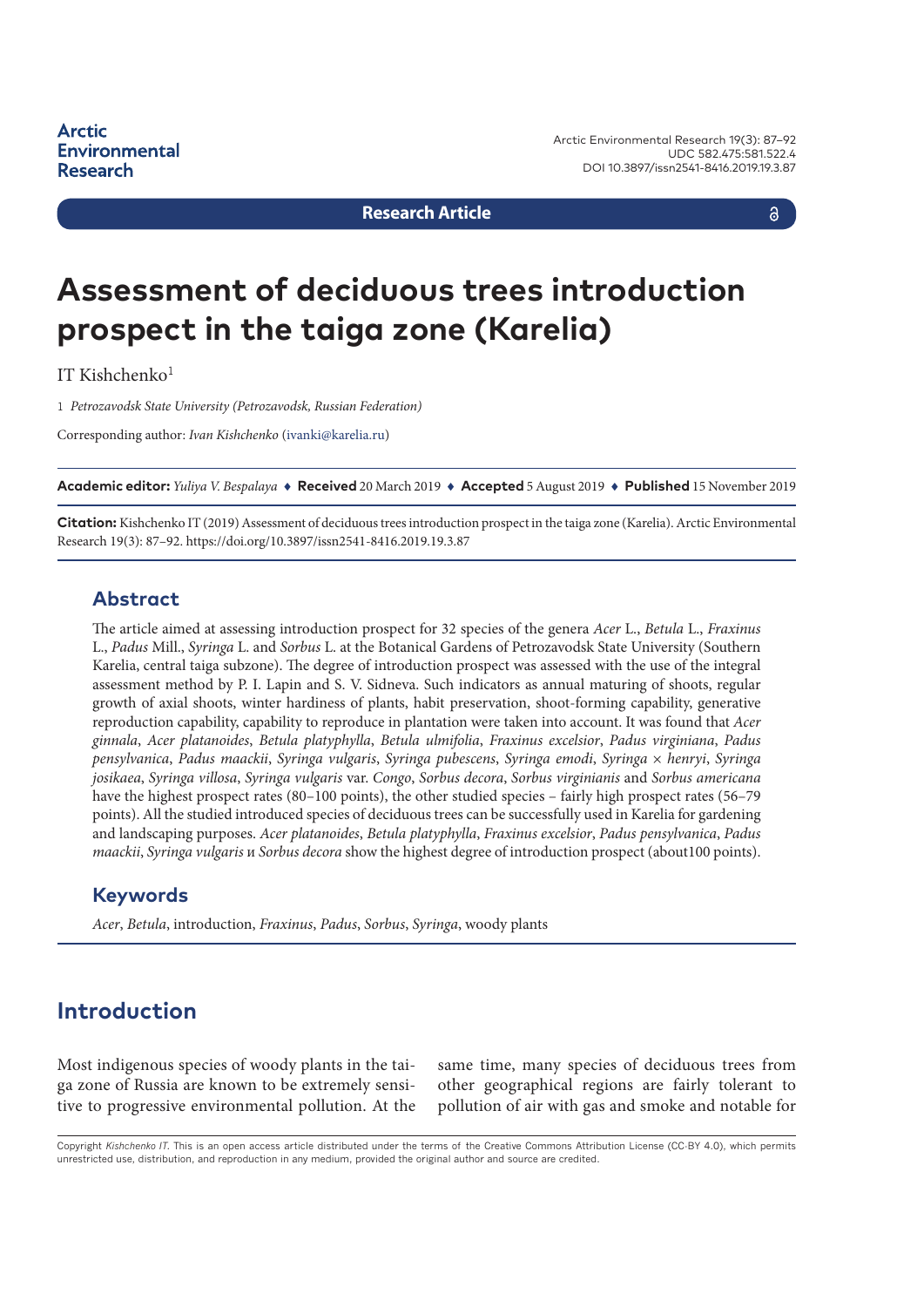their longevity (Plotnikova 1983; Vstovskaya 1983; Lapin 1987; Catalog… 2010; Hatch 2018). Besides, many of these species are characterized by much higher productivity than the local ones and quite often capable of naturalization (Lukin 1977; Kalutsky and Bolotov 1983; Mamaev and Makhiev 1996; Botenkov and Popova 1997). According to many scientists (Bazilevskaya 1964; Bradshaw 1995; Mamaev and Makhiev 1996; Isaev et al. 1997; Budantsev et al. 2004; Houtman 2004.), biological diversity of natural and artificial phytocenoses may be increased only due to woody plants introduction. All this suggests that deciduous woody plants introduction and its prospects assessment are required. The latter can be determined only on the basis of comprehensive study of the test plants adaptation in new conditions (Bazilevskaya 1964; Bulygin and Vekshin 2004; Baryshnikova and Arestova 2008; Loskutov 2008a; Loskutov 2008b; Vstovskaya 2012; Belyuchenko 2014; Alekhin and Shestak 2017).

The studies aimed at assessing introduction prospects for deciduous woody plants. There is no record of any earlier studies of this kind in Karelia.

### **Materials and methods**

The studies were carried out at the Botanical Gardens of Petrozavodsk State University located in the central taiga subzone, in the absence of air pollution (61°47'N, 34°20'E). The subjects of the studies were plants of six species of *Acer* L. (*A. negundo* L., *A. ginnala* Maxim., *A. platanoides* L., *A. pseudoplatanus* L., *A. semenovii* Rgl. et Herd., *Acer tataricum* L.), 6 species and 1 form of genus *Betula* L. [*B. pubescens* Ehrh., *B. pendula* Roth, *В. pendula* Roht. var. carelica (Merckl.) Hamet-Ahti, *В. lutea* Michx., *B. mandshurica* Rgl., *B. platyphylla* Sukacz., *B. ulmifolia* Siebold et Zucc.], 3 species of genus *Fraxinus* L. (*F. excelsior* L., *F. americana* L., *F. pennsylvanica* Marsh.), species of genus *Padus* L. [*P. avium* Mill., *P. maackii* (Rupr.) Kom., *P. virginiana* (L.) Mill., *P. pensylvanica* (L. f.) Sok.], 5 species, 2 hybrids and 1 cultivar of the genus *Siringa* L. [*S. vulgaris* L., *S. pubescens* subsp. *microphylla* (Diels) M.S. Chang & X.L. Chen, *S. emodi* Wall. ex Royle., *S.* × *henryi*  Schneid., *S. josikaeа* Jacq. ex Rheb. f., *S. villosa* Vahl, *S. vulgaris* var. *Congo* Lemoine], 8 species of genus *Sorbus* L (*S. аucuparia* L., *S. hybrida* L., *S. decora* L., *S. sibirica* Hedl. L., *S. virginiana* Mill., *S. americana*  Marsh., *S. amurensis* Koehne., *S. discolor* Maxim.) (Cherepanov 1995). Trees were planted at the age of 6–8 years, 15–30 specimen of each. A description of the study subjects is provided in Table 1.

#### **Table 1.** Characteristics of objects

| Species and form         | Place of origin of   | Age, years old |  |  |  |  |  |  |  |
|--------------------------|----------------------|----------------|--|--|--|--|--|--|--|
|                          | seedlings, city      |                |  |  |  |  |  |  |  |
| Acer negundo             | St. Petersburg       | 51             |  |  |  |  |  |  |  |
| A. ginnala               | St. Petersburg       | 46             |  |  |  |  |  |  |  |
| A. platanoides           | St. Petersburg       | 61             |  |  |  |  |  |  |  |
| A. pseudoplatanus        | St. Petersburg       | 51             |  |  |  |  |  |  |  |
| A. semenovii             | St. Petersburg       | 46             |  |  |  |  |  |  |  |
| A. tataricum             | St. Petersburg       | 61             |  |  |  |  |  |  |  |
| Betula pubescens         | Petrozavodsk<br>45   |                |  |  |  |  |  |  |  |
|                          | (indigenous species) |                |  |  |  |  |  |  |  |
| B. pendula               | Petrozavodsk         | 42             |  |  |  |  |  |  |  |
|                          | (indigenous species) |                |  |  |  |  |  |  |  |
| B. pendula var. carelica | Petrozavodsk         | 18             |  |  |  |  |  |  |  |
|                          | (indigenous species) |                |  |  |  |  |  |  |  |
| B. lutea                 | Arkhangelsk          | 18             |  |  |  |  |  |  |  |
| B. mandshurica           | St. Petersburg       | 44             |  |  |  |  |  |  |  |
| B. platyphylla           | St. Petersburg       | 44             |  |  |  |  |  |  |  |
| B. ulmifolia             | St. Petersburg       | 44             |  |  |  |  |  |  |  |
| Fraxinus excelsior       | St. Petersburg       | 54             |  |  |  |  |  |  |  |
| F. americana             | St. Petersburg       | 40             |  |  |  |  |  |  |  |
| F. pennsylvanica         | St. Petersburg       | 40             |  |  |  |  |  |  |  |
| Padus maackii            | St. Petersburg       | 48             |  |  |  |  |  |  |  |
| P. virginiana            | St. Petersburg       | 61             |  |  |  |  |  |  |  |
| P. pensylvanica          | St. Petersburg       | 51             |  |  |  |  |  |  |  |
| P. avium                 | Petrozavodsk         | 50             |  |  |  |  |  |  |  |
| (indigenous species)     |                      |                |  |  |  |  |  |  |  |
| Syringa vulgaris         | Kiev                 | 51             |  |  |  |  |  |  |  |
| S. vulgaris var. Congo   | Moscow               | 53             |  |  |  |  |  |  |  |
| S. pubescens             | Moscow               | 53             |  |  |  |  |  |  |  |
| S. emodi                 | Moscow               | 53             |  |  |  |  |  |  |  |
| $S. \times henryi$       | Moscow               | 51             |  |  |  |  |  |  |  |
| S. josikaea              | Moscow               | 63             |  |  |  |  |  |  |  |
| S. villosa               | Moscow               | 51             |  |  |  |  |  |  |  |
| Sorbus aucuparia         | Petrozavodsk         | 50             |  |  |  |  |  |  |  |
|                          | (indigenous species) |                |  |  |  |  |  |  |  |
| S. hybrida               | St. Petersburg       | 37             |  |  |  |  |  |  |  |
| S. decora                | Minsk                | 21             |  |  |  |  |  |  |  |
| S. sibirica              | St. Petersburg       | 41             |  |  |  |  |  |  |  |
| S. virginiana            | St. Petersburg       | 42             |  |  |  |  |  |  |  |
| S. americana             | St. Petersburg       | 45             |  |  |  |  |  |  |  |
| S. amurensis             | St. Petersburg       | 43             |  |  |  |  |  |  |  |
| S. discolor              | Arkhangelsk          | 41             |  |  |  |  |  |  |  |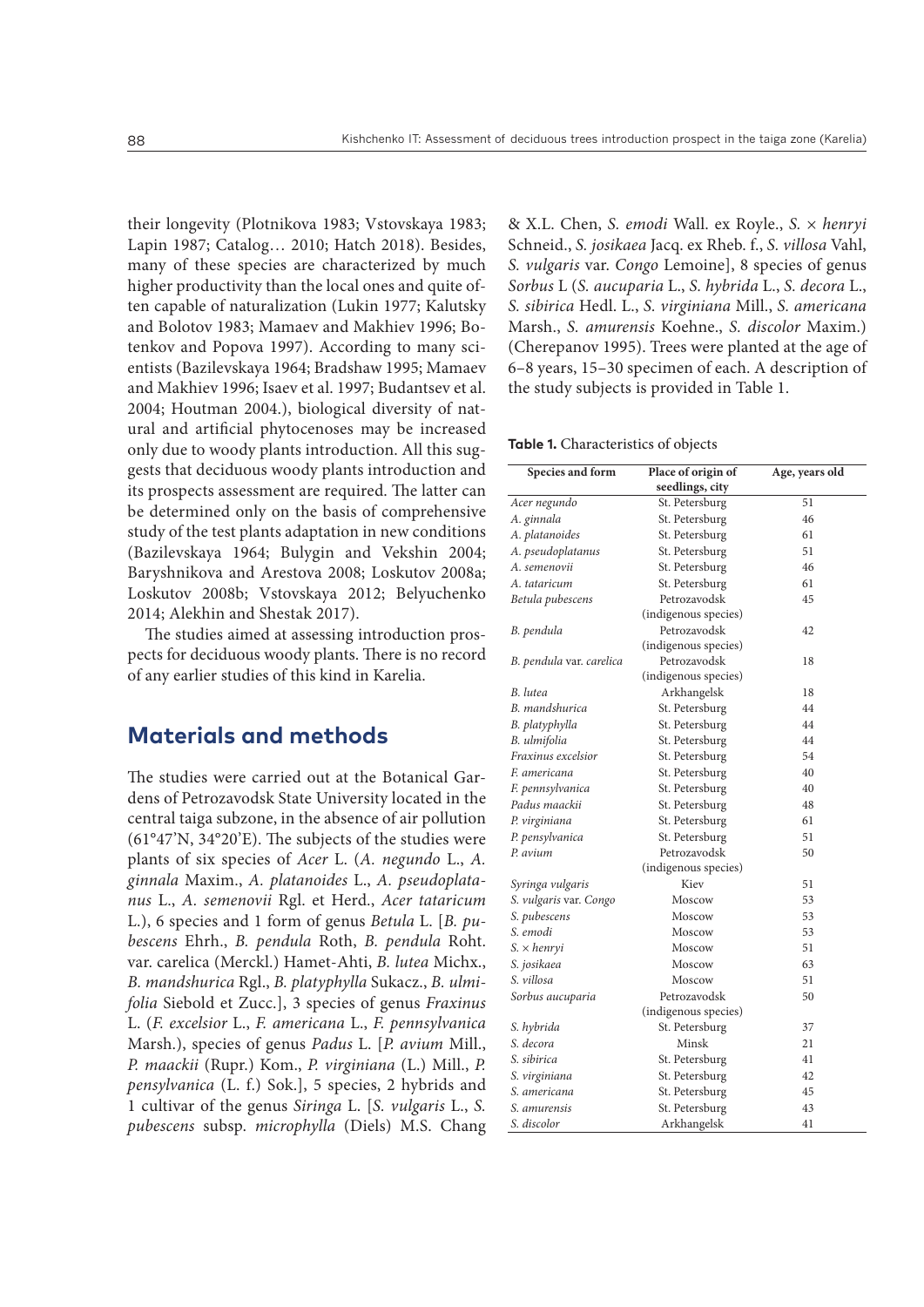Prospects of the plants introduction were assessed in points with the use of the methods by P. I. Lapin and S. V. Sidneva (Lapin and Sidneva 1973). We took into account indicators such aslignification shoots, winter hardiness, preservation habitus, conducive ability, increase in height, the ability to generative development, opportunity breeding in culture breeding in culture.

### **Results**

Annual maturing of shoots is one of the most important indicators of successful introduction characterizing successful wintering. It is mainly determined by shoot stiffening degree, development of plug, waxy bloom, fuzz and shoot protection degree. Maximum grade is 20 points (Table 2).

The studies demonstrated that the majority of the studied species have maximum annual maturing of shoots or close to it, only *Padus virginiana*, *Sorbus hybrida*, *Syringa vulgaris var. Сongo*, *Sorbus sibirica* and *Sorbus discolor* have lower results of 12**−**15 points.

Winter hardiness of plants is the main indicator of successful woody plants introduction in the temperate zone where winter weather conditions often have a negative impact on the introduced plants. Maximum winter hardiness grade is 25 points. The lowest grade of 5–10 points was recorded for *Fraxinus аmericana*, *Fraxinus pennsylvanica*, *Syringa vulgaris var. Сongo*, the middle one of 13−18 points – for *Sorbus hybrida*, *Sorbus sibirica*, *Sorbus amurensis*  and *Sorbus discolor*, all the other studied species were found to have the highest grade or close to it. Similar conclusion regarding *Sorbus sibirica* was previously drawn by O.V. Vvedenskaya (Vvedenskaya 2011).

Habit preservation characterizes plants capability to maintain to one degree or another the biologically inherent form of growth which is, on the whole, determined by their winter hardiness. The highest grade for habit preservation is 10 points. All species with the exception of *Sorbus hybrida* and *Sorbus sibirica* (7 points) preserve completely their habit. Similar conclusions regarding the introduced species *Acer* in the Bashkir Cis-Ural region were previously drawn by N. A. Ryazanova and V.P. Putenikhin (Ryazanova and Putenikhin 2010), in Siberia – I. A. Alekhin and K. V. Shestak (Alekhin and Shestak 2017), regarding *Syringa* – N. V. Polyakova (Polyakova 2016).

Shoot-forming capability of plants enables them to maintain the form of growth by ensuring its regeneration even after severe crown freezing. Maximum shoot-forming capability grade is 5 points. Lower shoot-forming capability grade (2**−**3 points) was documented for *Acer pseudoplatanus*, *Acer semenovii*, *Вetula lutea*, *Fraxinus аmericana*, *Fraxinus pennsylvanica*, *Syringa emodi*, *Syringa* × *henryi*, *Syringa josikaea*, *Syringa villosa* and *Syringa vulgaris* var. Сongo. All the other studied species were found to have the highest grade or close to it. In the Orenburg Cis-Ural region the high shoot-forming capability for the same species *Syringa* as in this study has been previously documented by N. M. Nazarova (Nazarova 2013).

Maximum grade of regular growth of axial shoots (5 points) was documented for all species with the exception of *Padus avium*, *Padus virginiana* and *Padus maackii* (3–4 points). E. A. Arestova (Arestova 2011) previously determined that the species *Sorbus* having the same names as those in the study had normal development cycle during the vegetation period in the city of Saratov.

Generative reproduction capability of plants is a highly important indicator for introduction assessment, since the selection of the most adapted species grown from the seeds of the local generation ensures successful plant acclimatization. Maximum grade of this capability is 25 points. The lowest generative reproduction capability (5**−**10 points) is typical of *Acer ginnala*, *Acer negundo*, *Acer pseudoplatanus*, *Acer semenovii*, *Acer tataricum*, *Sorbus hybrida* и *Sorbus discolor*, middle one (15**−**18 points) *–* for *Вetula lutea*, *Betula mandshurica*, *Syringa vulgaris var. Сongo*, *Sorbus sibirica* and *Sorbus аmericana*, the highest one (20**−**25 points) – for the other species. In the Krasnoyarsk Region T.A. Karaseva (Karaseva 2004) also found generative reproduction capability for the introduced species *Acer* to be low*.*

Capability to reproduce in plantation by seeds show a high degree of plants adaptation to natural conditions of a new region and therefore practical relevance. Capability to reproduce in plantation has a maximum grade of 10 points. *Acer negundo*, *Acer pseudoplatanus*,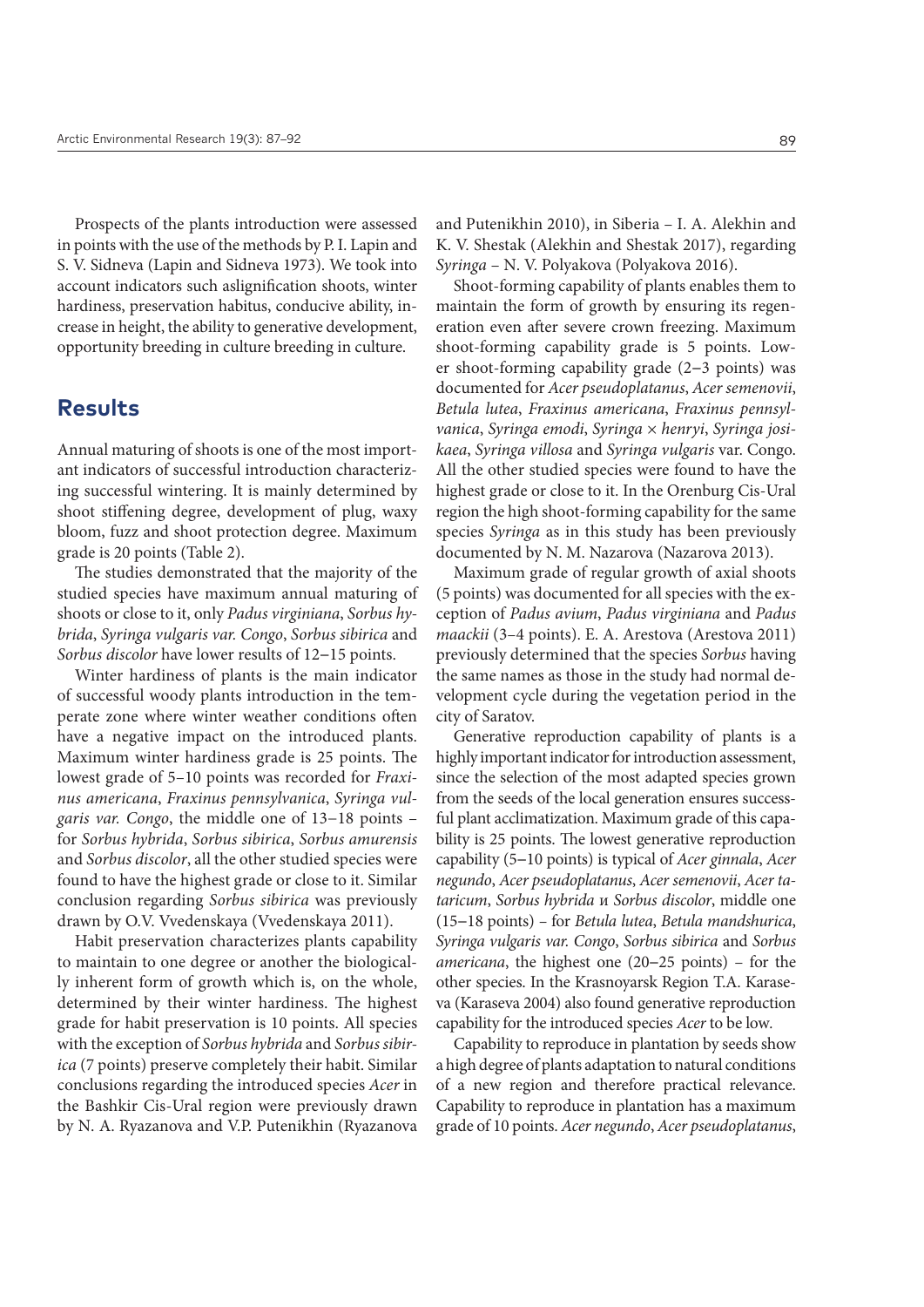| Species                | Lignification | Winter    |         | Preservation Conduciveability Increase |                | The ability | Opportunity                                 | Overall     |
|------------------------|---------------|-----------|---------|----------------------------------------|----------------|-------------|---------------------------------------------|-------------|
|                        | shoots        | hardiness | habitus |                                        |                |             | in height to generative breeding in culture | Perspective |
|                        |               |           |         |                                        |                | development | breeding in culture                         | Assessment  |
| Acer ginnala           | 20            | 23        | 10      | 5                                      | 5              | 10          | 10                                          | 83          |
| A. negundo             | 16            | 21        | 10      | 3                                      | 5              | 5           | 5                                           | 65          |
| A. platanoides         | 20            | 25        | 10      | 5                                      | 5              | 20          | 10                                          | 95          |
| A. pseudoplatanus      | 17            | 22        | 10      | 3                                      | 5              | 5           | 5                                           | 67          |
| A. semenovii           | 16            | 21        | 10      | 3                                      | 5              | 5           | 5                                           | 65          |
| A. tataricum           | 20            | 23        | 10      | $\overline{4}$                         | 5              | 10          | 5                                           | 77          |
| Betula lutea           | 20            | 22        | 10      | 3                                      | 5              | 15          | 3                                           | 73          |
| B. mandshurica         | 20            | 20        | 10      | $\overline{4}$                         | 5              | 15          | 5                                           | 79          |
| B. platyphylla         | 20            | 22        | 10      | 5                                      | 5              | 20          | 10                                          | 92          |
| B. ulmifolia           | 20            | 25        | 10      | 5                                      | 5              | 20          | 10                                          | 90          |
| Fraxinus excelsior     | 20            | 25        | 10      | 5                                      | 5              | 25          | 10                                          | 100         |
| F. americana           | 20            | 5         | 10      | 3                                      | 5              | 25          | 10                                          | 78          |
| F. pennsylvanica       | 20            | 5         | 10      | 3                                      | 5              | 25          | 10                                          | 78          |
| Padus avium            | 18            | 25        | 10      | 5                                      | $\overline{4}$ | 25          | 10                                          | 97          |
| P. virginiana          | 15            | 20        | 7       | $\overline{4}$                         | 3              | 25          | 10                                          | 84          |
| P. pensylvanica        | 19            | 25        | 10      | 5                                      | 5              | 25          | 10                                          | 99          |
| P. maackii             | 17            | 25        | 10      | 5                                      | $\overline{4}$ | 25          | 10                                          | 96          |
| Syringa vulgaris       | 20            | 25        | 10      | 5                                      | 5              | 25          | 10                                          | 100         |
| S. pubescens           | 20            | 20        | 10      | $\overline{4}$                         | 5              | 20          | 10                                          | 89          |
| S. emodi               | 20            | 20        | 10      | 3                                      | 5              | 20          | 10                                          | 88          |
| $S. \times henryi$     | 20            | 20        | 10      | 3                                      | 5              | 20          | 10                                          | 88          |
| S. josikaea            | 20            | 20        | 10      | 3                                      | 5              | 20          | 10                                          | 88          |
| S. villosa             | 20            | 20        | 10      | 3                                      | 5              | 20          | 10                                          | 88          |
| S. vulgaris var. congo | 15            | 10        | 10      | $\overline{2}$                         | 5              | 15          | 10                                          | 67          |
| Sorbus hybrida         | 15            | 17        | 10      | 5                                      | 8              | 8           | 3                                           | 66          |
| S. decora              | 20            | 22        | 10      | 5                                      | 10             | 20          | 5                                           | 92          |
| S. sibirica            | 15            | 18        | 10      | 5                                      | 7              | 15          | $\overline{4}$                              | 74          |
| S. virginianis         | 18            | 20        | 10      | 5                                      | 8              | 20          | 5                                           | 86          |
| S. americana           | 20            | 20        | 10      | 5                                      | 8              | 18          | $\overline{4}$                              | 85          |
| S. amurensis           | 13            | 14        | 10      | 5                                      | 6              | 10          | 4                                           | 62          |
| S. discolor            | 12            | 13        | 10      | 5                                      | 6              | 8           | $\overline{4}$                              | 58          |

**Table 2.** Evaluation of the prospects for the introduction of deciduous trees, scores

*Acer semenovii*, *Acer tataricum*, *Вetula lutea*, *Betula mandshurica*, *Sorbus hybrida*, *Sorbus decora*, *Sorbus sibirica*, *Sorbus virginianis*, *Sorbus аmericana*, *Sorbus amurensis* and *Sorbus discolor*were found to reproduce poorly in plantation (3−5 points), the other studied species have high grades.

## **Discussion**

The above data was used for a summary assessment of the introduction prospects with the maximum of 100 points. *Acer ginnala*, *Acer platanoides*, *Betula platyphylla*, *Betula ulmifolia*, *Fraxinus excelsior*, *Padus virginiana*, *Padus pensylvanica*, *Padus maackii*, *Syringa vulgaris*, *Syringa pubescens*, *Syringa emodi*, *Syringa* × *henryi*, *Syringa josikaea*, *Syringa villosa*, *Sorbus decora*, *Sorbus virginianis* and *Sorbus аmericana*were found to have the highest prospect rates (80–100 points), whereas the other species have fairly high prospect rates (56–79 points). Similar data for the taiga zone was previously recorded by other researchers (Vstovskaya 1983; Plotnikova 1983; Botenkov and Bradshaw 1995; Popova 1997; Houtman 2004; Karaseva 2004; Baryshnikova and Arestova 2008; Polyakova 2016; Alekhin and Shestak 2017; Hatch 2018; [http://www.jfschmidt.com/pdfs/JFS\\_New\\_2009.pdf](http://www.jfschmidt.com/pdfs/JFS_New_2009.pdf)).

## **Conclusion**

All 32 studied species of deciduous woody plants introduced at the Botanical Gardens of Petroza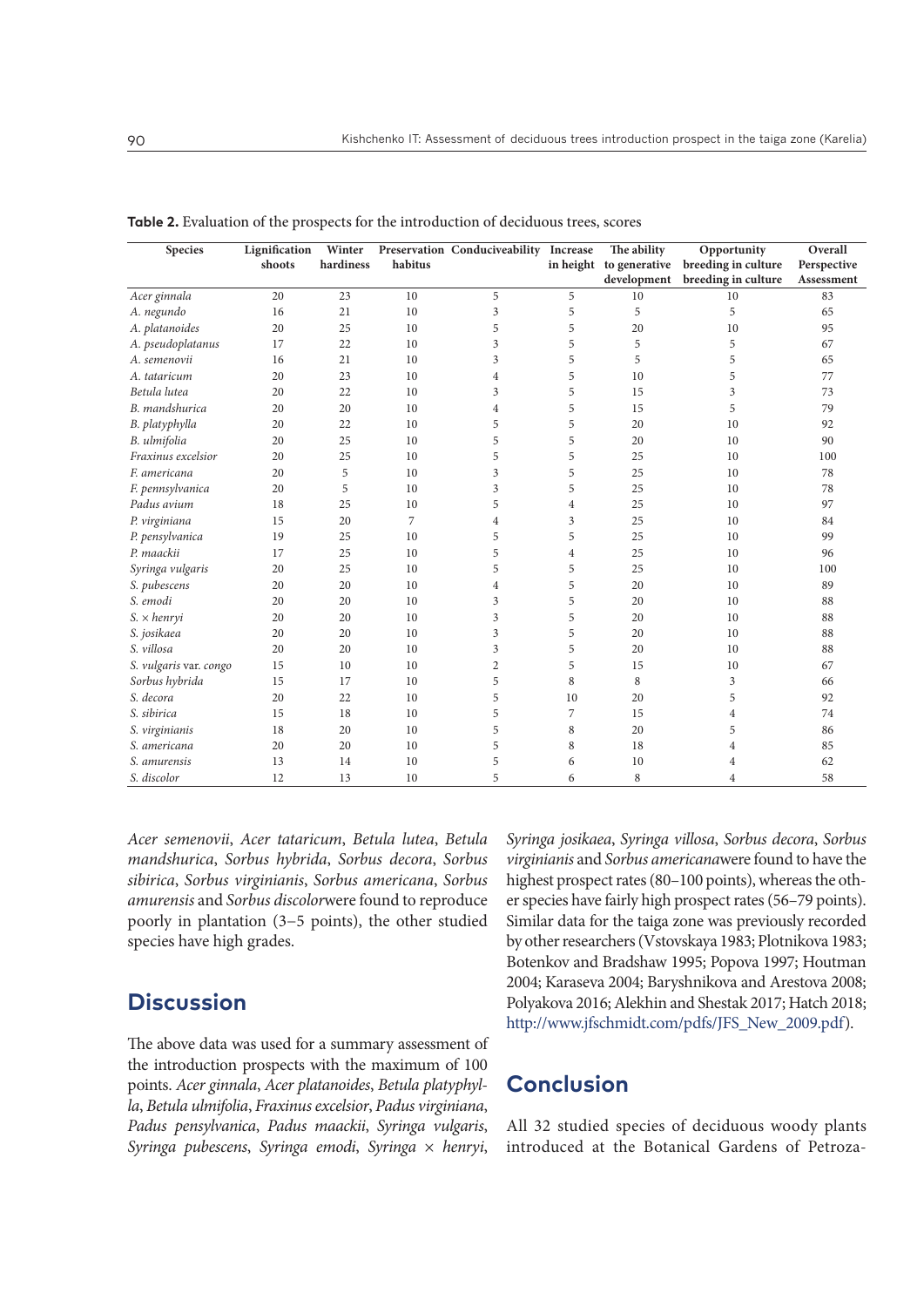vodsk State University show a high degree of introduction prospect and can be successfully used in settlements of the taiga zone for gardening and landscaping purposes. *Acer platanoides*, *Betula*  *platyphylla*, *Fraxinus excelsior*, *Padus pensylvanica*, *Padus maackii*, *Syringa vulgaris* and *Sorbus decora*  were found to have the highest degree of adaptation (about 100 points).

### **References**

- Alekhin IA, Shestak KV (2017) Introductive Perspective of Maples in Siberian Conditions. Plodovodstvo, semenovodstvo, introdukciya drevesnyh rastenij [Fruit Growing, Seed Breeding, and Introduction of Woody Plants] 20: 12−14. [In Russian]
- Arestova EA (2011) Seasonal rhythm of development of *Sorbus* and *Aronia* L. species during the introduction in the city of Saratov. Nauchnye vedomosti – Seriya Estestvennye nauki [Scientific Gazette. A series of Natural Sciences] 9(104–15/1): 146–161. [In Russian]
- Bazilevskaya NA (1964) Teoriya i metody introdukcii rastenij [Theory and methods of plant introduction]. Science, 130 pp. [In Russian]
- Botenkov VN, Popova VE (1997) Introduction of highly productive rocks in Siberia. Lesnoe hozyajstvo [Forestry] 5: 1–44. [In Russian]
- Bradshaw WRH (1996) 9<sup>th</sup> Annu. Meet Nord. Group Forest Genet. and Free Breed., Hallormsstadur (June 12–16, 1996). Buvisindi, 1995, no. 9, 7–115.
- Budantsev LYu (1999)[Biological diversity of flora, different aspects – one task] Biologicheskoe raznoobrazie. Introdukciya rastenij. Mater. 2-j Mezhdunar. nauch. konf. (20–23 aprelya 1999 g.) [Biological diversity. Plant introduction. Mater 2nd International scientific conf. (April 20–23, 1999). SPb., 2−14. [In Russian]
- Bulygin NYe, Vekshin AP (2004) Treeline introducers of the dendrarium of the control-seed station in the City of Pushkin. Hortus Botanicus 2: 42–48. [https://doi.org/10.15393/](https://doi.org/10.15393/j4.art.2003.1684) [j4.art.2003.1684](https://doi.org/10.15393/j4.art.2003.1684) [In Russian]
- Catalog "Lost Horizons" (2010) Catalog "Lost Horizons". 90 pp.<http://losthorizons.ca/> [09/20/2018]
- $\blacksquare$  Hatch LC (2007) Cultivars of Woody Plants. V. 1, A G. TCR Press.
- Houtman R (2004) Variegated Trees & Shrubs. Royal Boskoop Horticultural Society, Koninklijke Vereniging voor Boskoopse Culturen, 338 pp.
- Isaev AS, Nosova LM, Puzachenko YuG (1997) Biological diversity of Russian forests – proposals for a program of actions Lesovedenie. Forest Science 2: 3–13. [In Russian]
- Kalutsky KK, Bolotov NA (1983) Bioecological features of forest introduction. Lesnaya introdukciya [Forest introduction]. Science, Voronezh, 4–14. [In Russian]
- Karaseva TA (2004) Phenological variability of 15 species of maple in the conditions of the introduction of the Barnaul Arboretum. Plodovodstvo, semenovodstvo, introdukciya drevesnyh rastenij. Krasnoyarsk: SibGTU [Fruit growing, seed production, introduction of woody plants. SibGTU, Krasnoyarsk, 77–82.
- Lapin PI, Sidneva SV (1973) Evaluation of the prospects for the introduction of woody plants according to visual observations. Opyt introdukcii drevesnyh rastenij [Experience of introducing woody plants]. Science, Moscow, 7–68. [In Russian]
- Lapin PI (1987) Seasonal rhythm of the development of woody plants and its importance for the introduction. [Byul. GBS AN SSSR [Bul. GBS AS USSR] 65: 12–18. [In Russian]
- Loskutov RI (2008a) Growth and development of woody plants of the North American dendroflora in the arboretum of the Institute of Forest named after V.N. Sukachev of the Siberian Branch of the Russian Academy of Sciences. Lesnaya taksaciya i lesoustrojstvo [Forest inventory and forest management] 1(39): 175−180. [In Russian]
- Loskutov RI (2008b) Growth and development of dendroflora woody plants of the European part of Russia in the arboretum of the VN Sukachev Institute of Forest SB RAS. Vestnik Krasnoyarskogo gosudarstvennogo agrarnogo universiteta [Krasnoyarsk State Agrarian University Bulletin] 5: 150−154. [In Russian]
- Lukin AV (1977) Integrated Estimation of the Perspectives of Coniferous Introducers for Central Black Soil Areas. Byul. GBS AN SSSR [Bul. GBS AS USSR] 104: 3–8. [In Russian]
- Mamaev SA, Makhiev AK (1996) Problems of biological diversity and its maintenance in forest ecosystems. Lesovedenie [Forest Science] 5: 3–10. [In Russian]
- Nazarova NM (2013) The variability of the annual growth of some species of lilac during the introduction in the conditions of the Orenburg Cis-Urals. Vestnik OGU [OGU Bulletin] 10(159): 202−204. [In Russian]